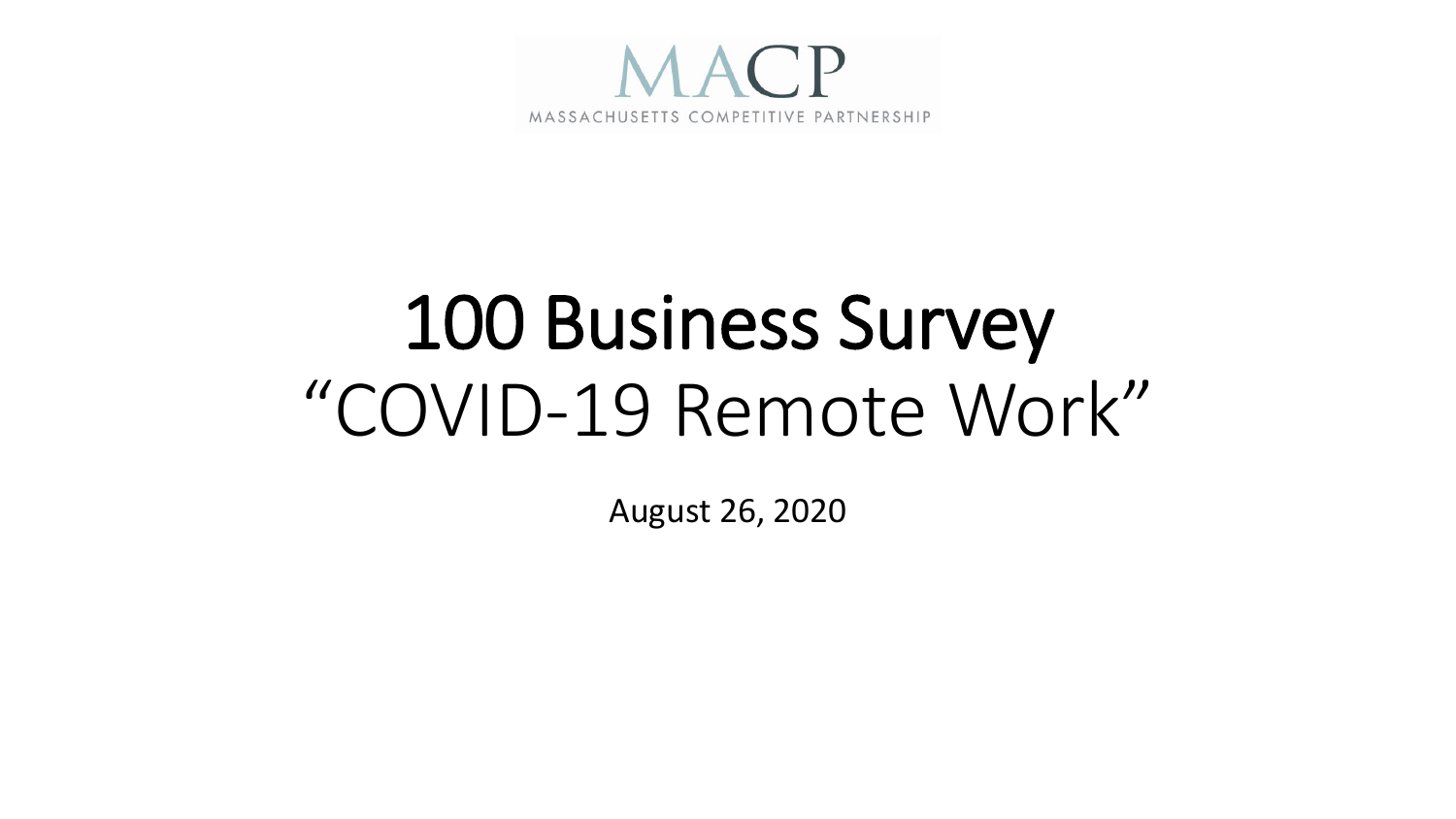### Survey Participants **106 companies\***

#### *Representing 127,229 employees in MA*

- 50,700 employees are from 6 companies with over 5,000 employees
- 75,106 employees are from 58 companies with between 101 and 5,000 employees
	- 1,423 employees are from 42 companies with under 100 employees

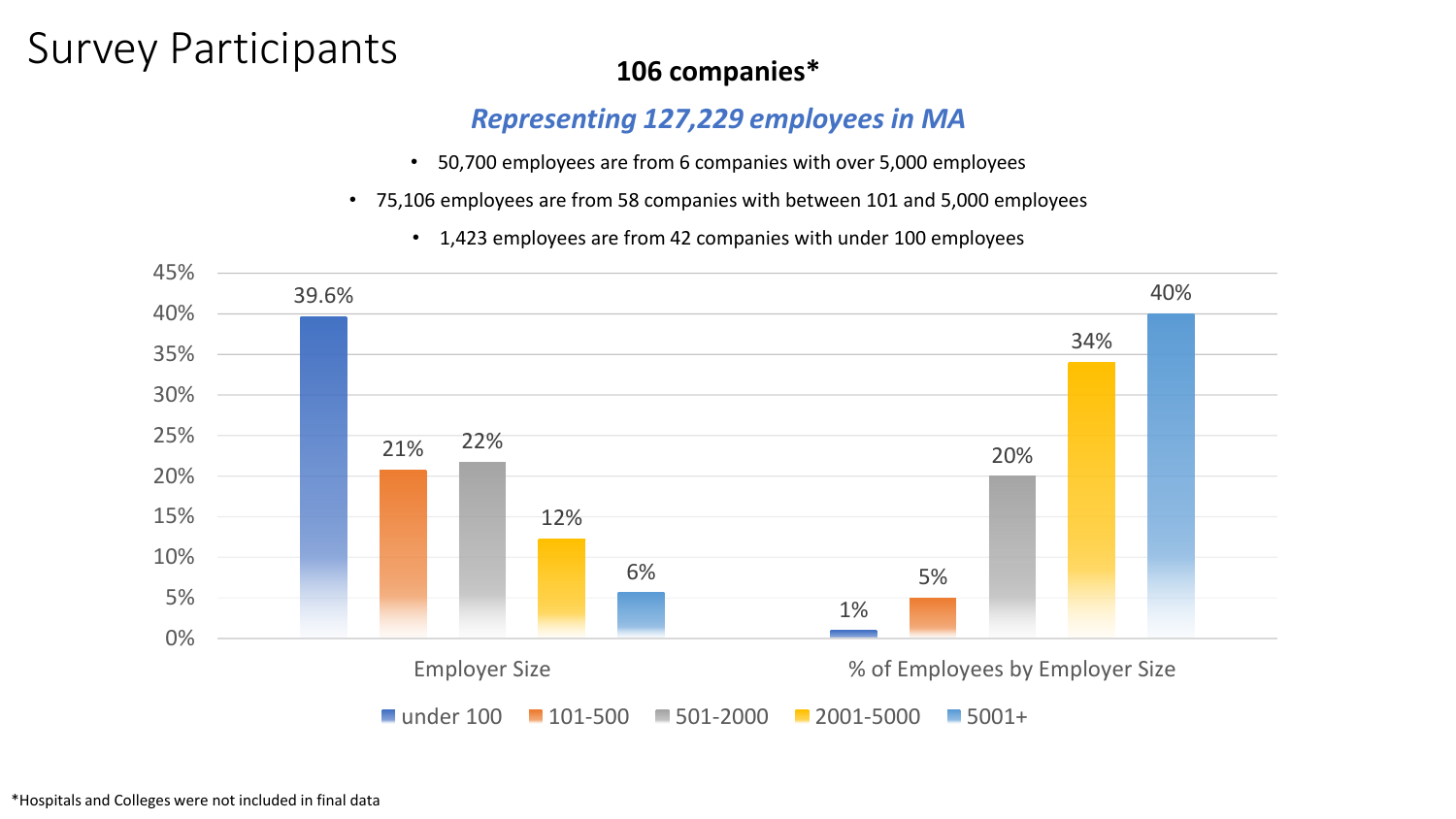#### Respondent Locations\*



\*Companies were asked to select from Boston/Cambridge, Suburban or Outside 495. For companies that selected more than one option, location defaulted to company headquarters.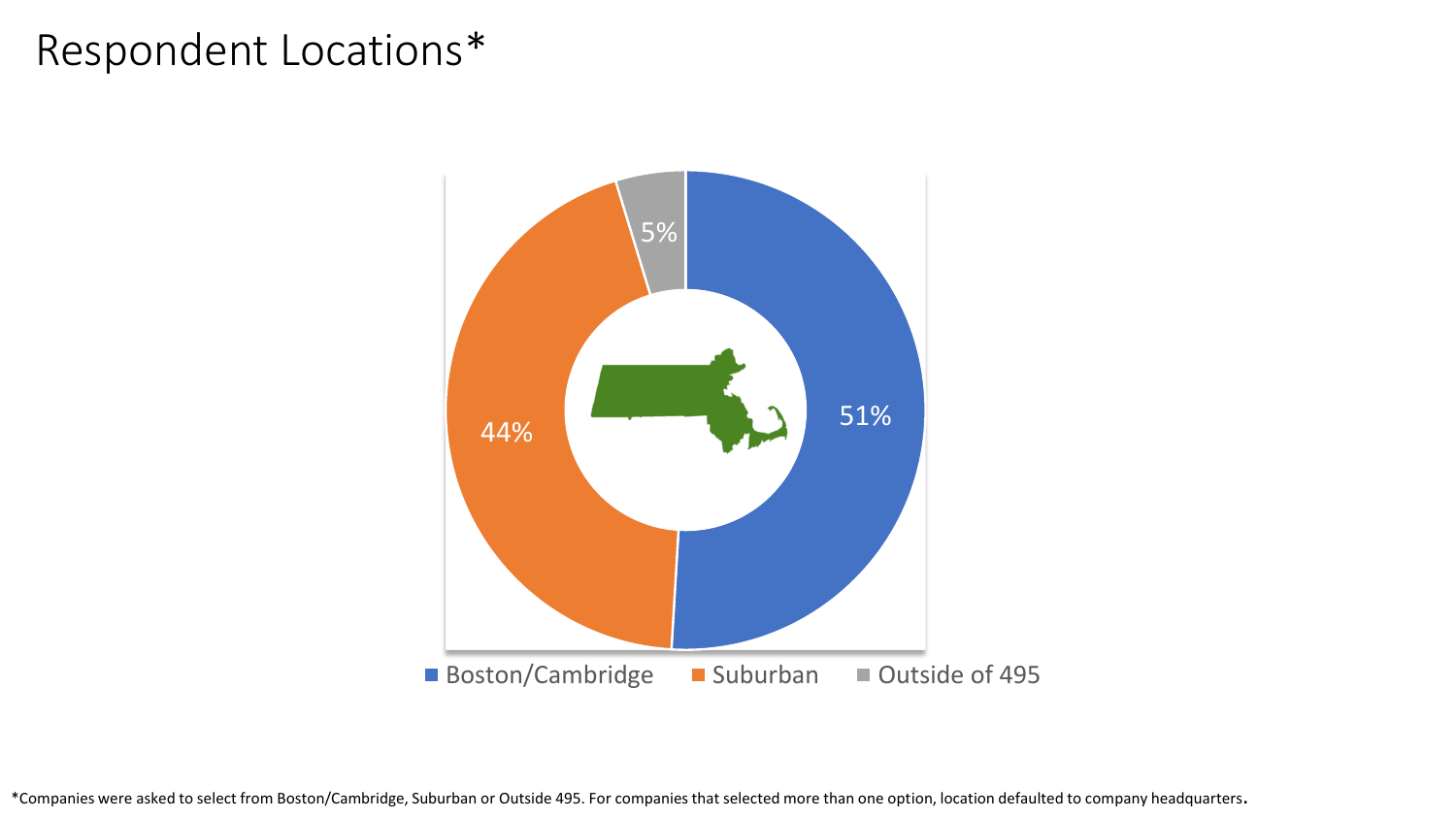#### Total Employees Working from Home



report that **90% or more of their employees are currently working remotely**.

**92%** of companies report **OVER HALF** of employees are currently working from home.

\*August 2020 \*\*Post-vaccine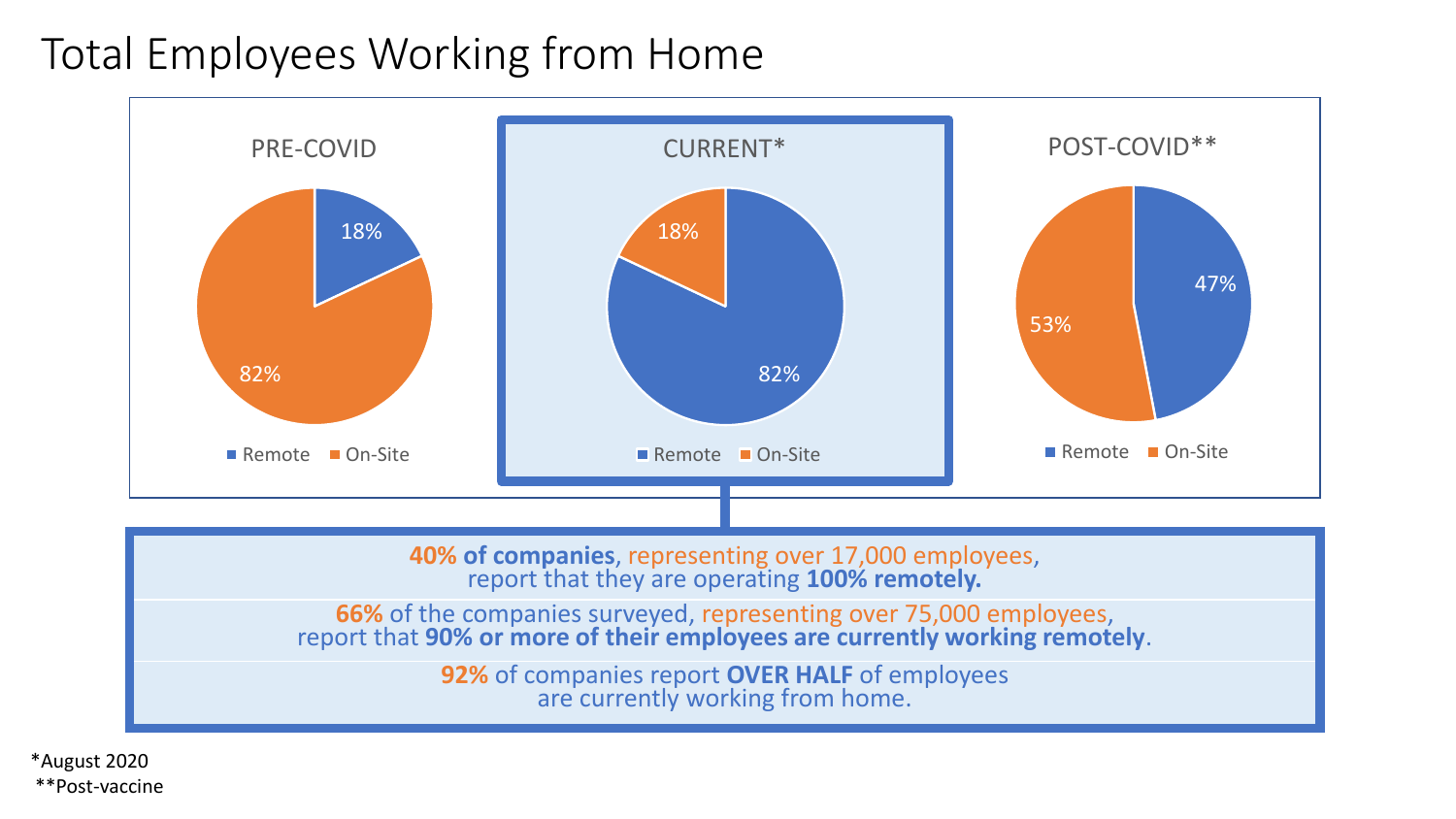### Working from Home by the Company Size + Geography

|                                      | <b>Pre-COVID</b><br><b>REMOTE</b> | <b>Currently</b><br><b>REMOTE</b> | <b>Post-COVID</b><br><b>REMOTE</b> |
|--------------------------------------|-----------------------------------|-----------------------------------|------------------------------------|
| <b>Company Size</b>                  |                                   |                                   |                                    |
| $1 - 100$                            | 14%                               | 84%                               | 58%                                |
| 101-500                              | 11%                               | 86%                               | 41%                                |
| 501-2000                             | 18%                               | 80%                               | 45%                                |
| 2001-5000                            | 14%                               | 82%                               | 44%                                |
| $5001+$                              | 22%                               | 82%                               | 50%                                |
| Average                              | 18%                               | 82%                               | 47%                                |
| <b>Company Location</b>              |                                   |                                   |                                    |
| Boston/Cambridge                     | 18%                               | 89%                               | 47%                                |
| Rest of State (Suburban/Outside 495) | 18%                               | 74%                               | 48%                                |

\*Percentages include total number of employees, including those whose work requires them to be on-site.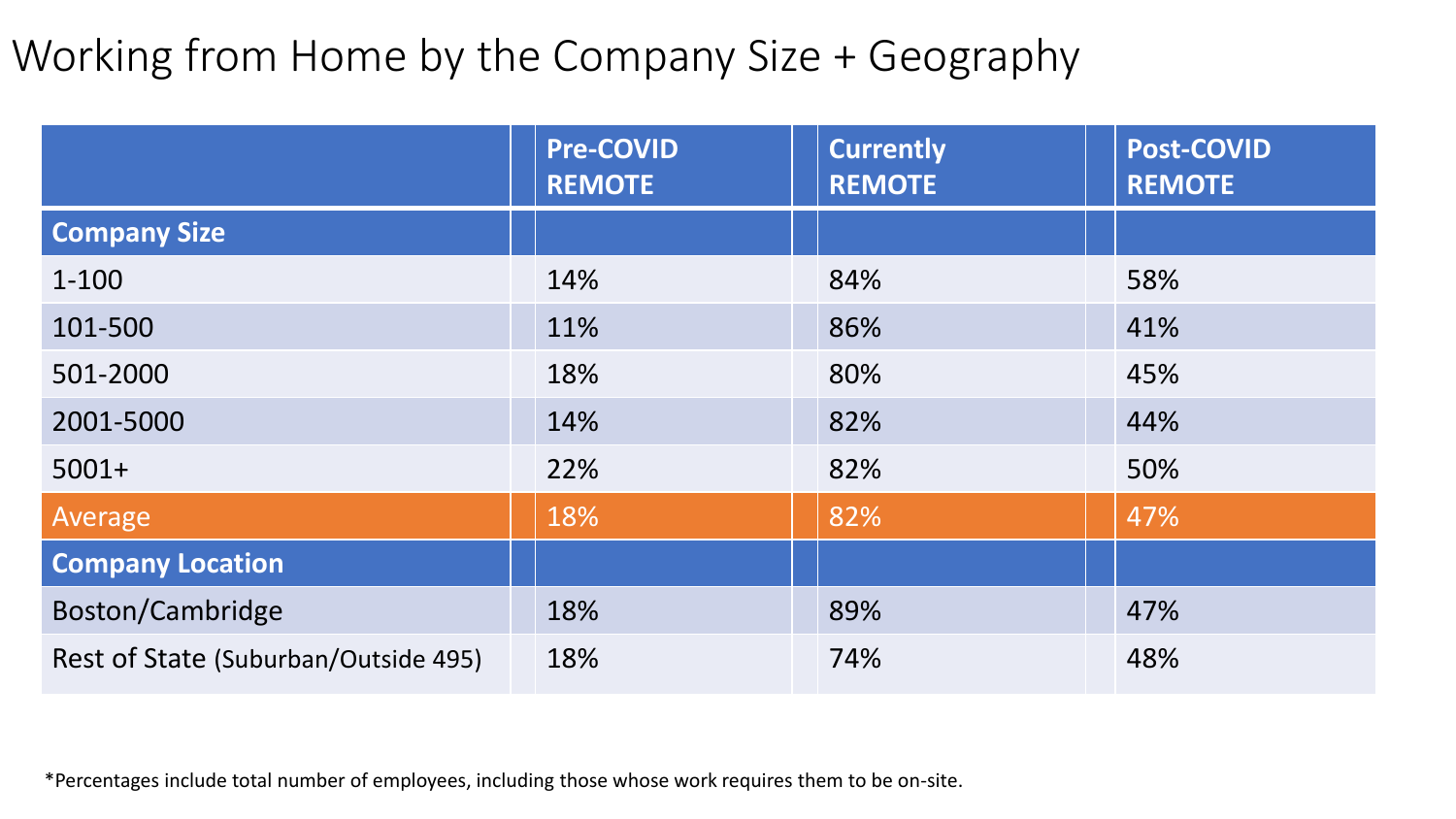#### Most Who Can Work From Home Are Working From Home **By Size and Location**



| <b>Company Size</b>                              | % Employees Who Are<br><b>Able to Work From</b><br><b>Home Who Are</b><br><b>Working From Home*</b> |
|--------------------------------------------------|-----------------------------------------------------------------------------------------------------|
| $1 - 100$                                        | 87%                                                                                                 |
| 101-500                                          | 97%                                                                                                 |
| 501-2000                                         | 94%                                                                                                 |
| 2001-5000                                        | 99%                                                                                                 |
| $5001+$                                          | 99%                                                                                                 |
| <b>Average</b>                                   | 98%                                                                                                 |
| <b>Company Location</b>                          |                                                                                                     |
| Boston/Cambridge                                 | 98%                                                                                                 |
| <b>Rest of State</b><br>(Suburban + Outside 495) | 97%                                                                                                 |
|                                                  |                                                                                                     |

\*Percentages in each category are based upon aggregated employee counts. This excludes employees whose work requires them to be on-site.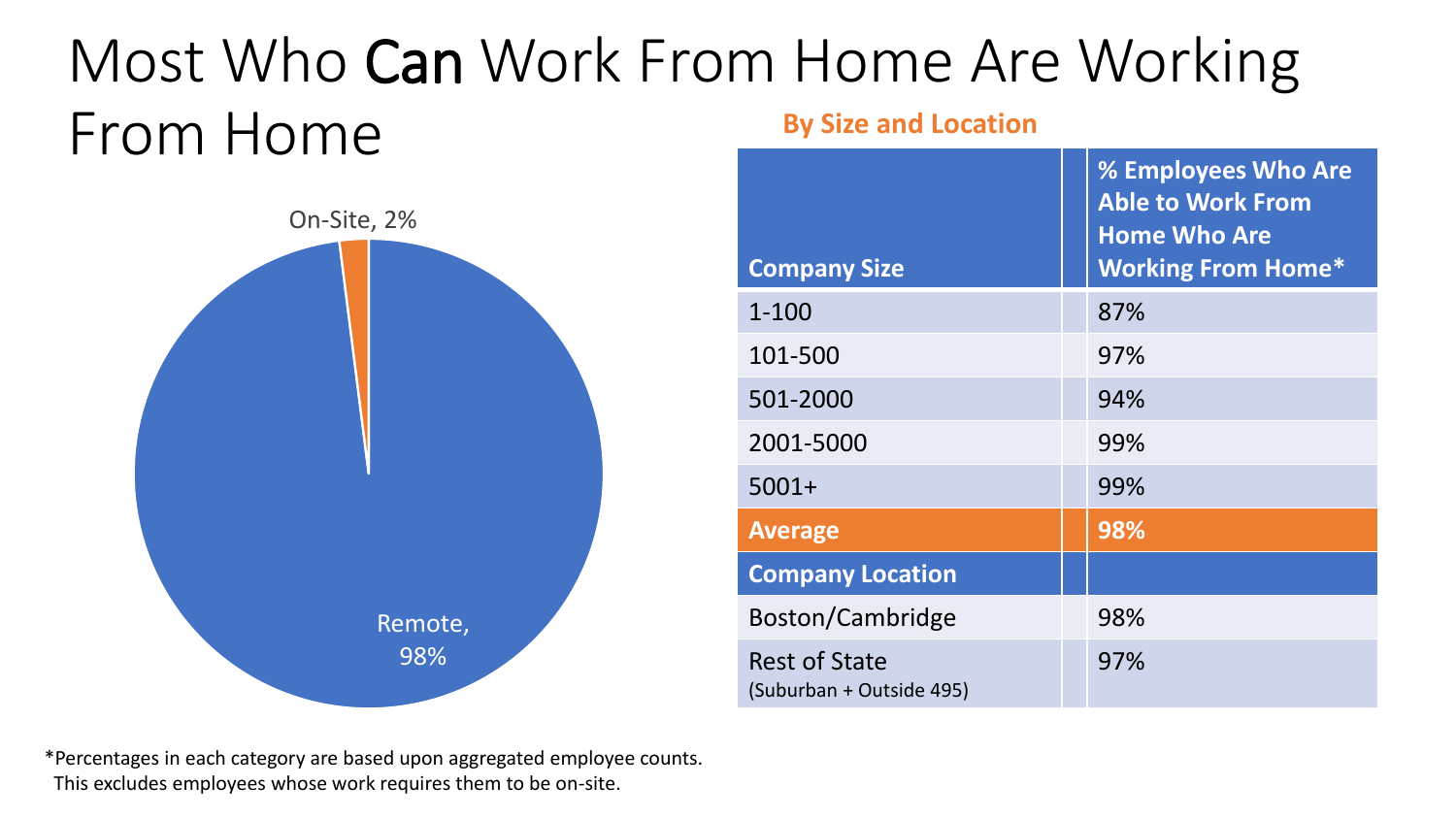#### Return to Work Estimates

% of Workforce to Return By…



**21%** of total workforce will have returned by Labor Day 2020.

#### **39%** of workforce is estimated to return by January 2021 (additional estimated 14,000 employees from Labor Day).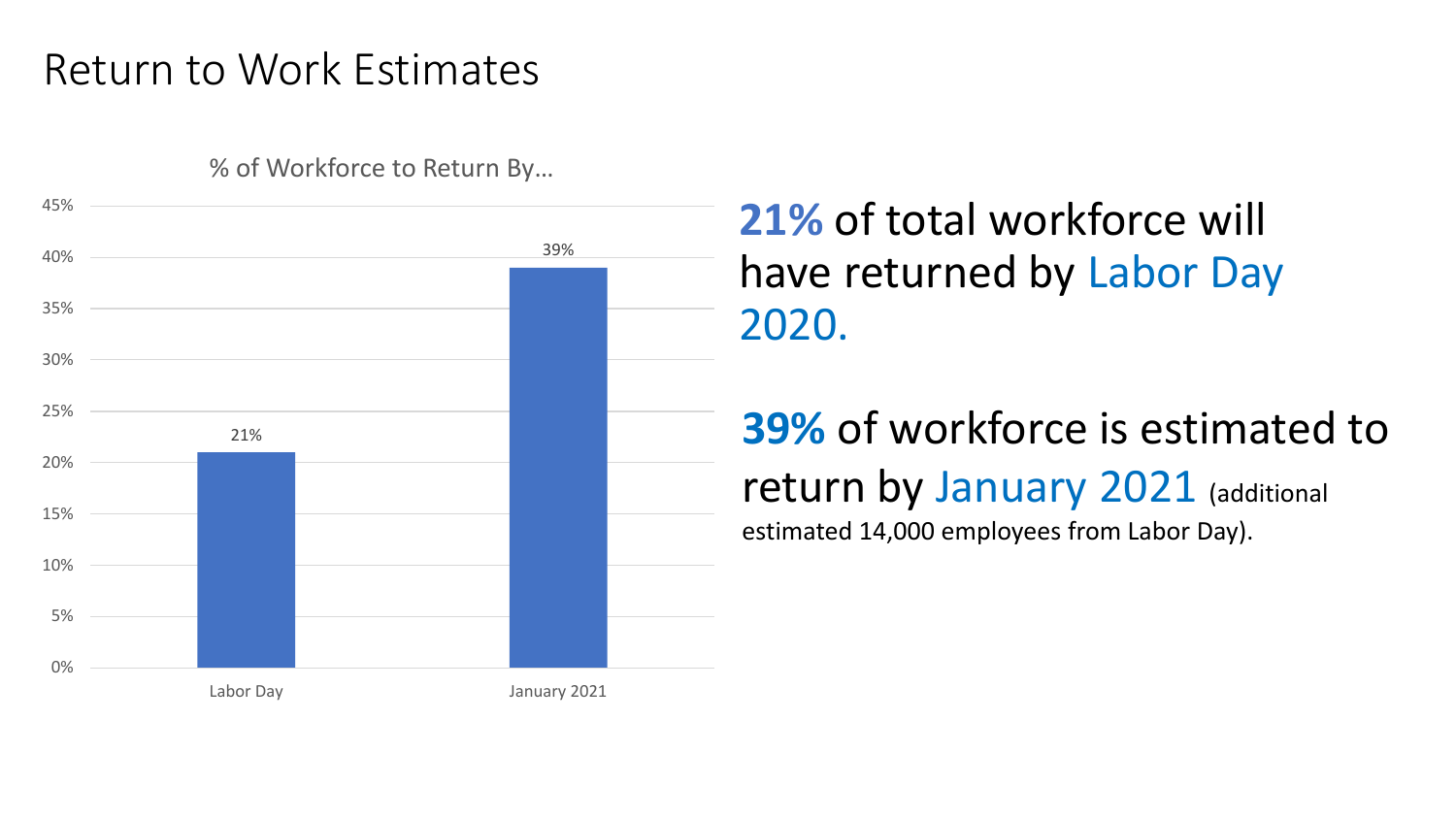Employer Sentiment on Reopening Guidelines

# Majority of **Employers** 26% **Satisfied** with State Reopening Guidelines

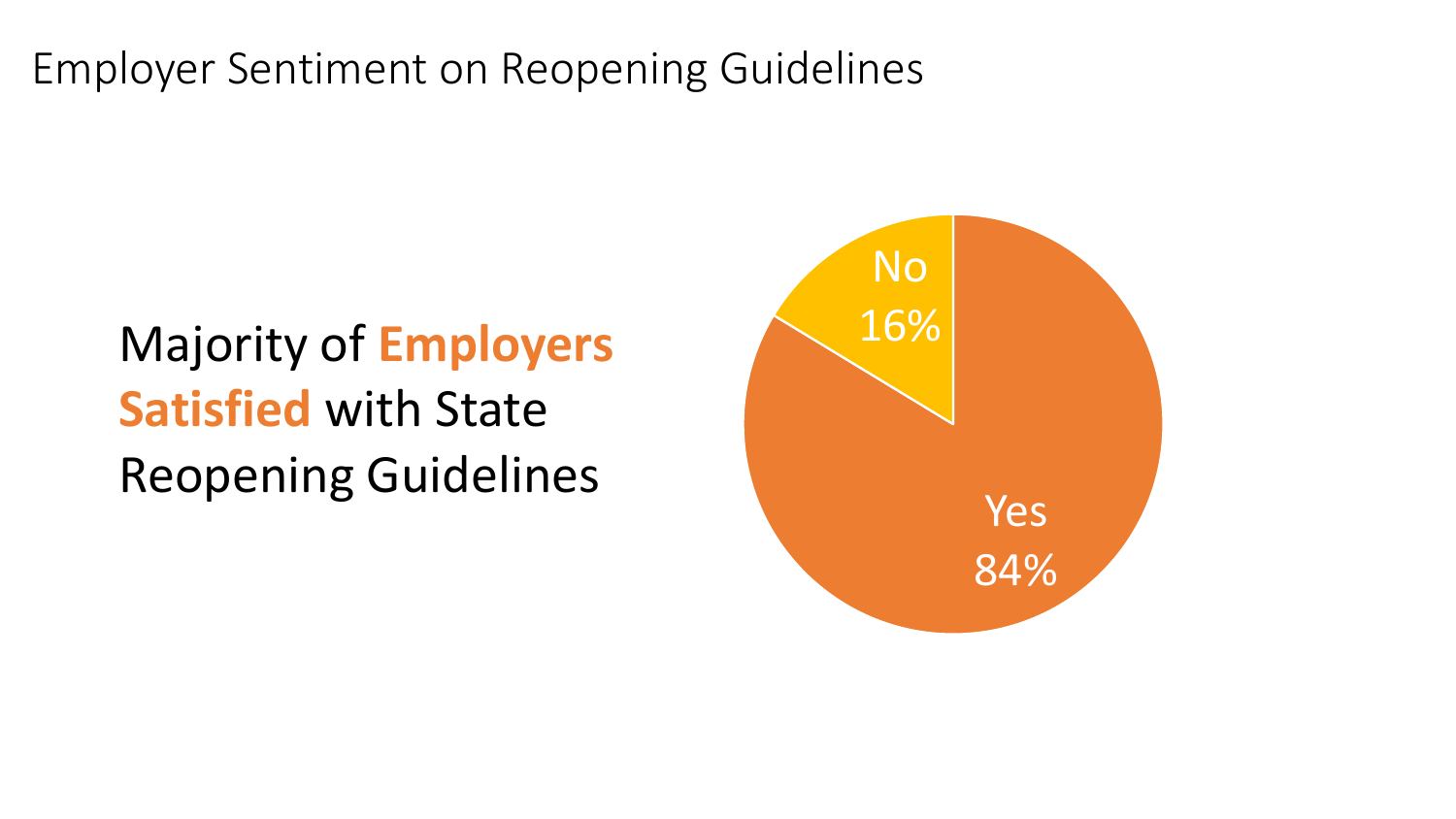#### Top 3\* Factors Impacting Employers Return to Workplace Decisions

|                                         | Waiting for infection rates to | Availability of childcare,<br>25%                 |                                          | Public transportation<br>safety and availability,<br>23% |                               |  |  |
|-----------------------------------------|--------------------------------|---------------------------------------------------|------------------------------------------|----------------------------------------------------------|-------------------------------|--|--|
| Waiting for a treatment or vaccine, 44% | reduce, 40%                    | None, we are<br>productive and                    |                                          | Further                                                  | Improved                      |  |  |
| Employee sentiment, 44%                 | Opening of schools, 38%        | plan on<br>continuing to<br>work remotely,<br>22% | government<br>guidance, 16%<br>Other, 8% |                                                          | rapid testing<br>results, 13% |  |  |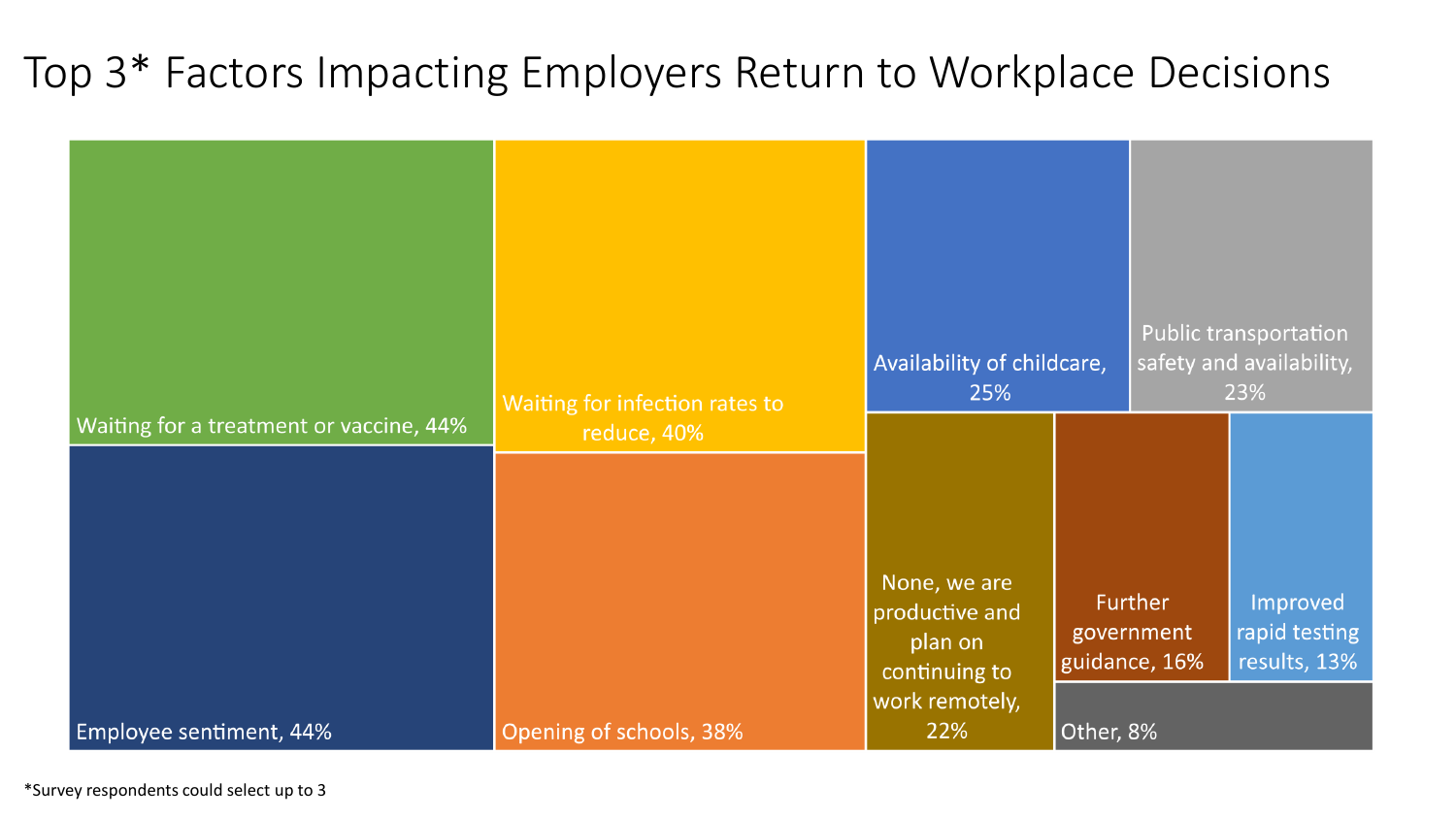#### **Testing**

#### The **majority** of companies are **not currently offering testing** for employees, but **they would like to know more about testing**.

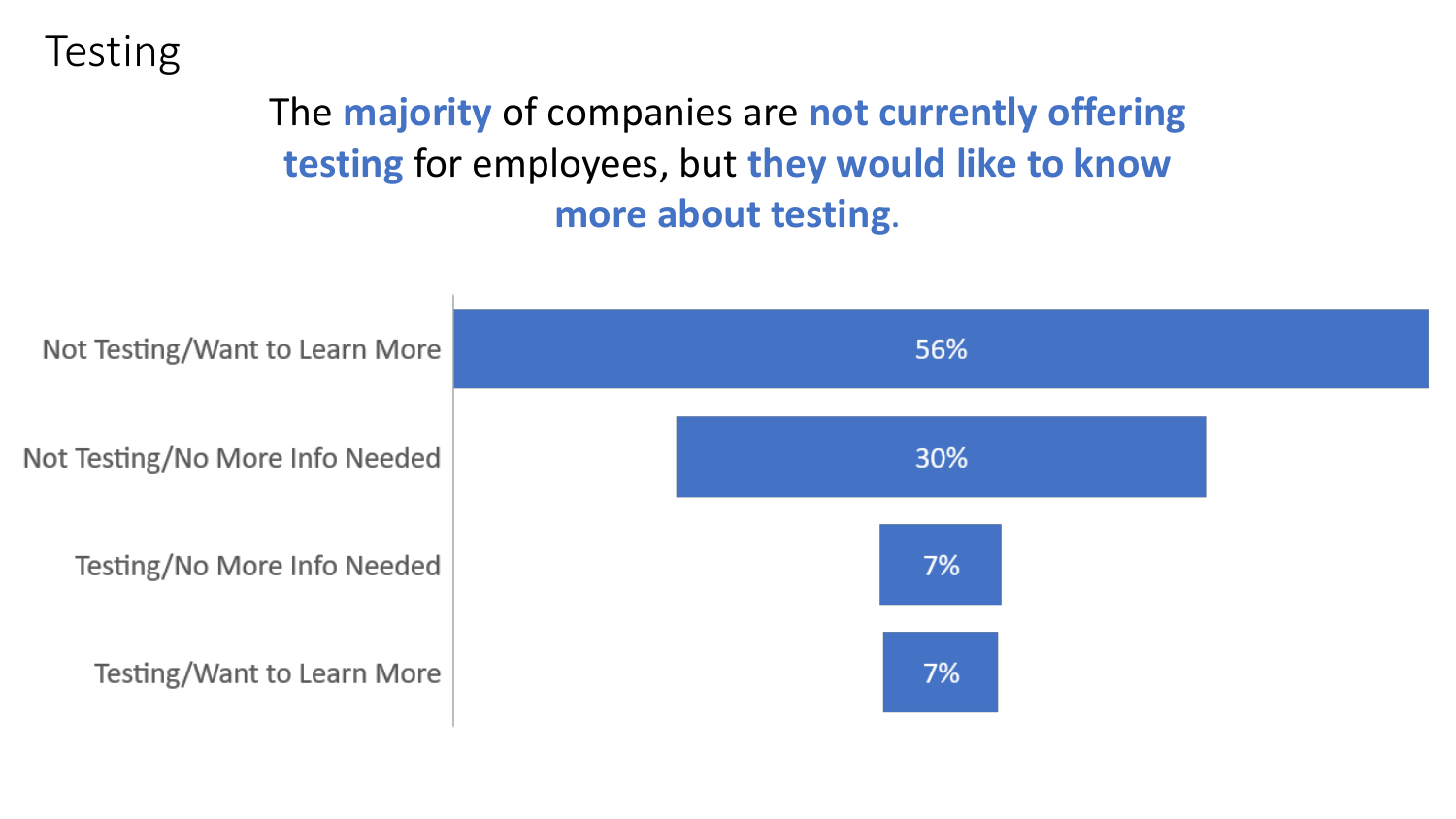Major Concerns Impacting Productivity

**87%** of companies say they are concerned about the lack of **childcare availability on employees' productivity while working remotely.**

**87%** of companies are concerned about employees' attendance, productivity, and engagement due to the limited **return to in-person, K-12 learning.**

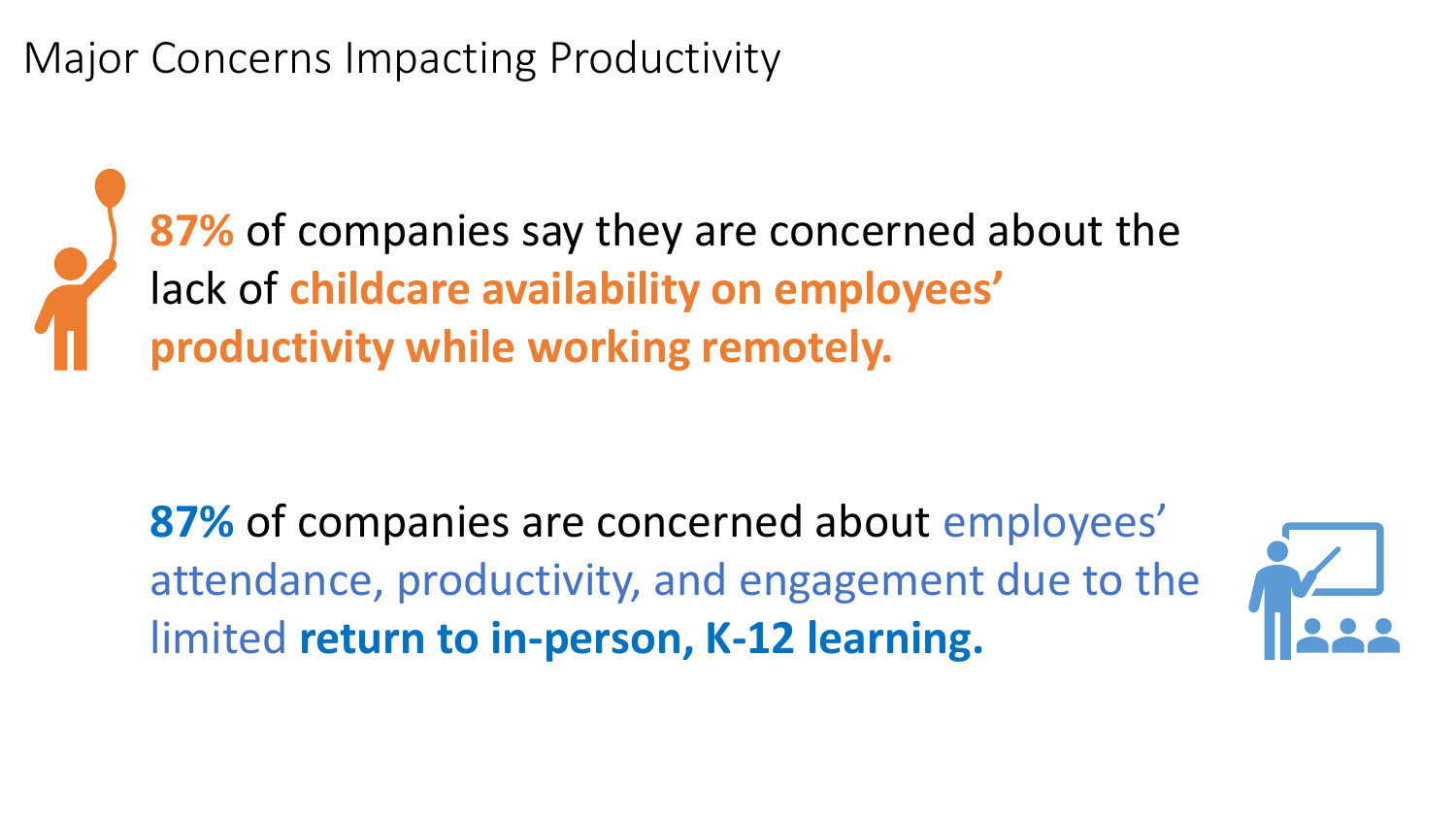### Summary of Longer-Term Considerations

**60%** of companies report they are *considering* **moving** or allowing more work to be done remotely **outof-state.** 

| Considering moving/allowing for more work to be<br>done remotely out-of-state              |          | 60% |     |     |     |            |     | 40% |     |     |      |
|--------------------------------------------------------------------------------------------|----------|-----|-----|-----|-----|------------|-----|-----|-----|-----|------|
| Considering reducing your overall MA office space                                          |          |     |     | 54% |     |            |     |     | 46% |     |      |
| footprint                                                                                  |          |     |     |     |     |            |     |     |     |     |      |
| Considering relocating some portion of your urban<br>office footprint to a suburban market | 8%<br>0% | 10% | 20% | 30% | 40% | 92%<br>50% | 60% | 70% | 80% | 90% | 100% |

 $1 - 1 - 1 - 1 - 1 - 1 - 1 - 1 - 1 - 1$ 

**TYes ■** No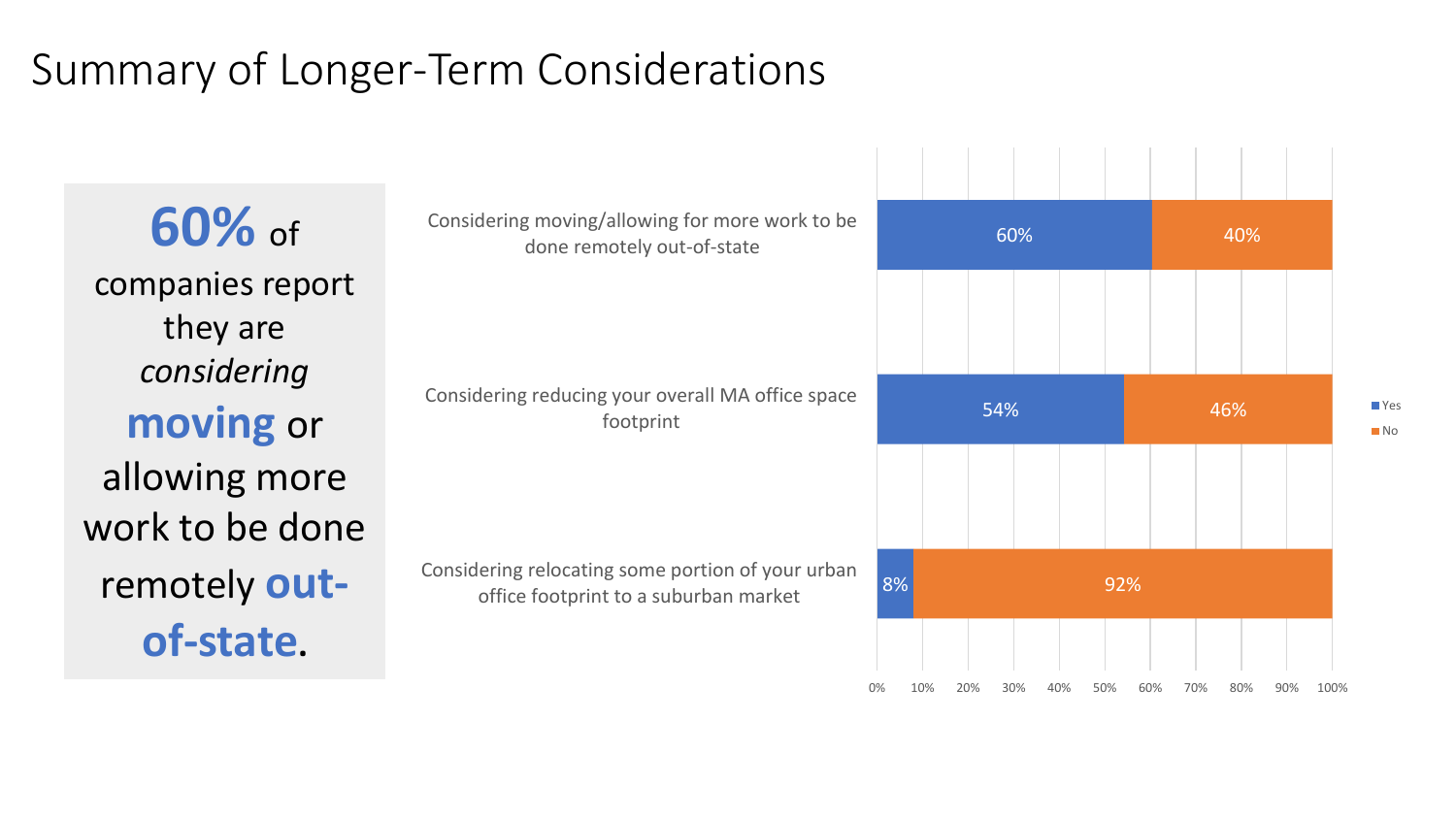# Appendix

Survey Questions

Summary of Respondents by Question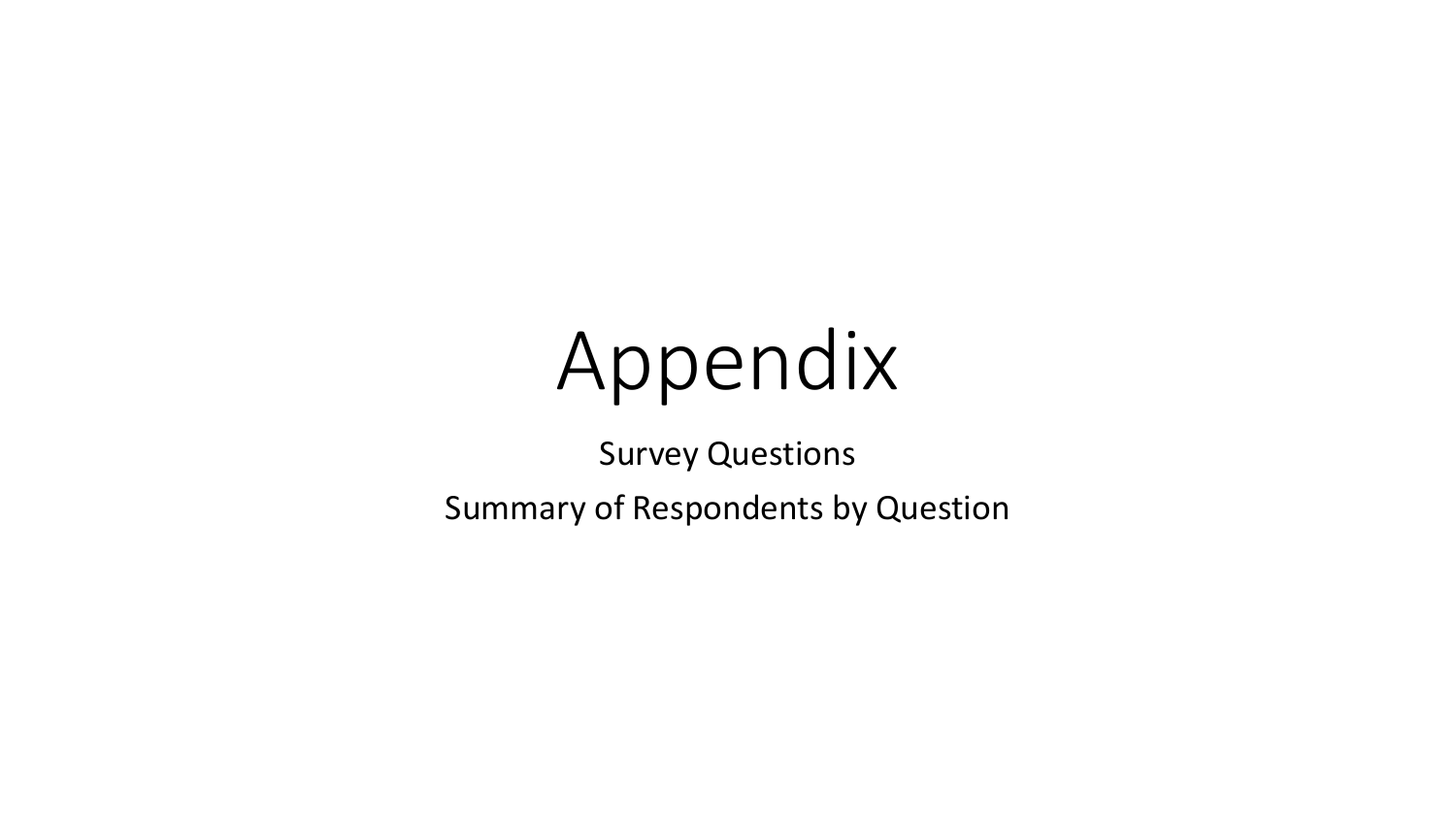1. What is your total number of employees in MA?

Answer: 127,229 employees

Total respondents: 106

2. What percentage of your total MA workforce is currently working remotely? Answer: 82% (104,068 employees WFH/127,229 employees total) Total respondents: 106

3. What % of your MA staff *that can* work remotely is currently working remotely? Answer: 98% Total respondents: 105 Employees represented: 123,590

4. Do you wish to have more than the allotted % of employees (50% of capacity) who are allowed to return to the office as part of Phase III of the State's reopening immediately return to work?

Answer: Yes – 16%; No – 84% Total respondents: 104 Employees represented: 124,972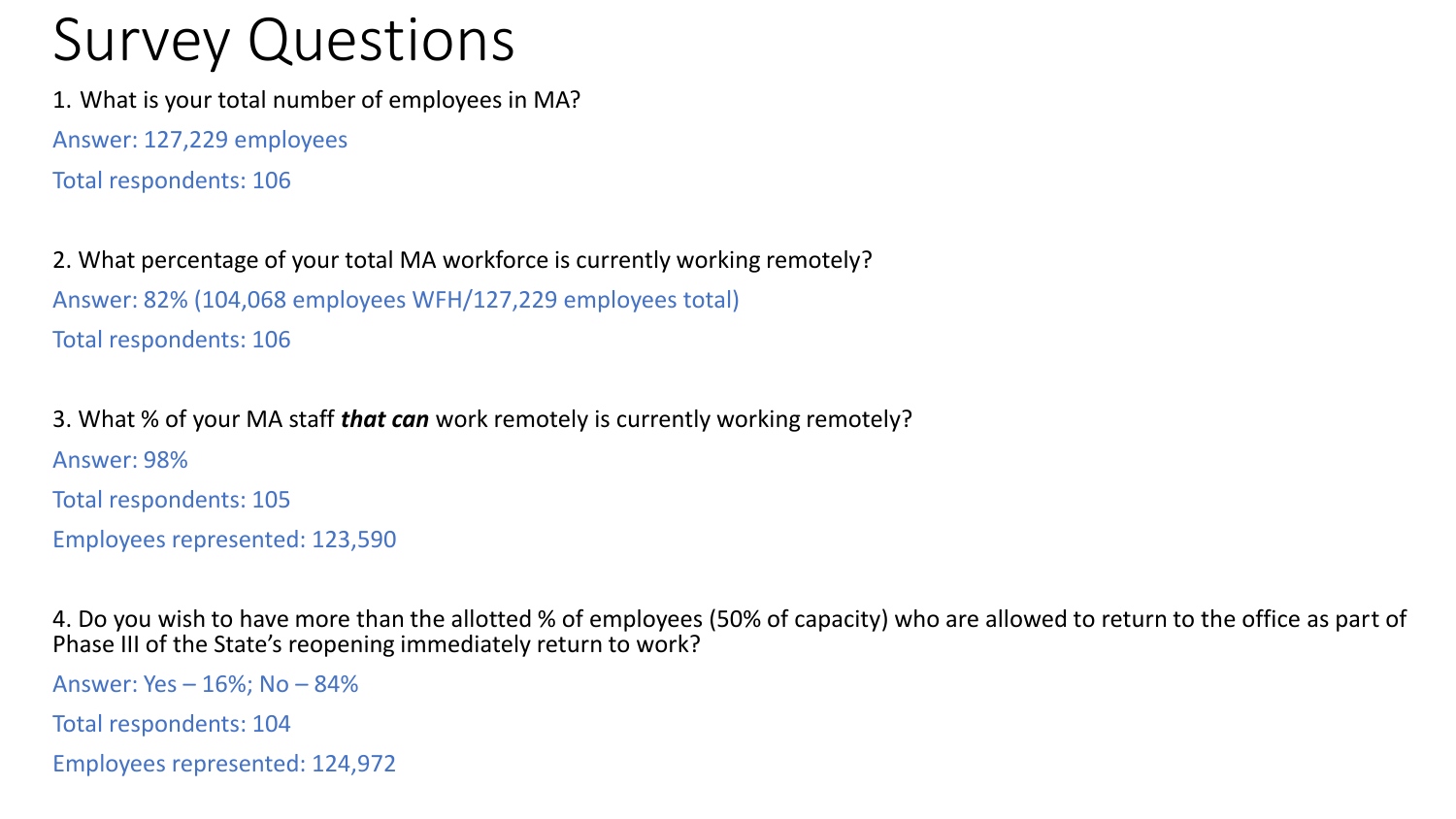5. What percentage of your total number of employees in MA will return to work by:

• A. Labor Day?

Answer: 21%

Total respondents: 102

Employees represented: 120,675

• B. January 2021?

Answer: 39%

Total respondents: 89

Employees represented: 85,456

#### 6. **Complete the following:**

Pre-COVID, approximately % of our workforce worked some\all from home. Answer: 18% Total respondents: 103 Employees represented: 121,375

Post-COVID, we estimate that % of our workforce will work some/all from home. Answer: 47% Total respondents: 98 Employees represented: 110,935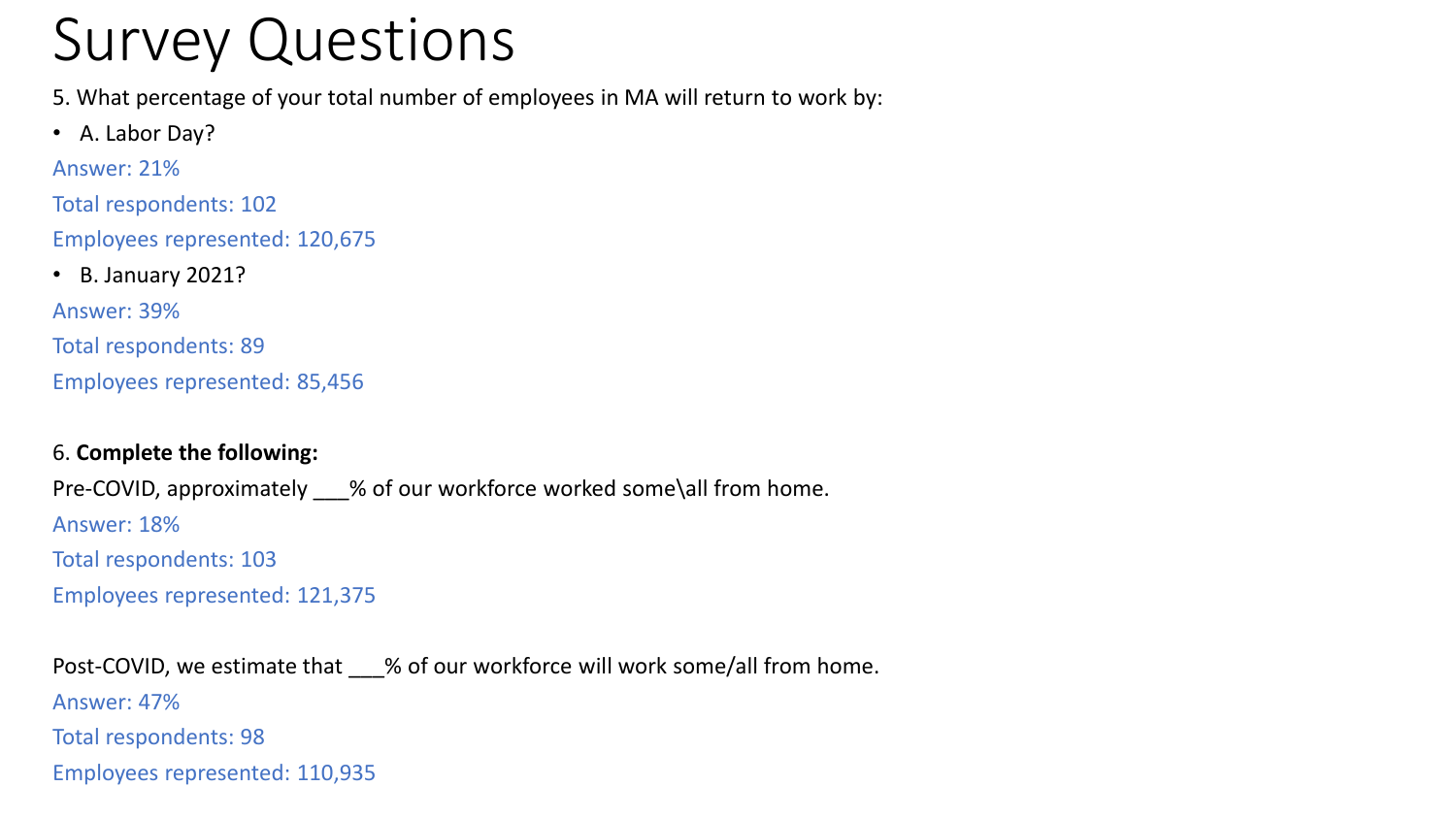7. What triggers are *most* influencing your decision on returning to work (**circle up to three**)?

Answer: See below

Total respondents: 106

Employees represented: 127,229

a. Availability of childcare 25%

b. Opening of schools 38%

c. Public transportation safety and availability 23%

d. Waiting for infection rates to reduce 40%

e. Improved rapid testing results 13%

f. Waiting for a treatment or vaccine 44% g. Employee sentiment 44% h. Further government guidance 16% i. Other \_\_\_\_\_\_\_\_\_\_\_\_\_\_\_\_\_ 8% j. None, we are productive and plan on continuing to work remotely 22%

8. Are you concerned that either or both of the following will impact the attendance, productivity, and engagement of your employees working from home this fall? a. The lack of child care options

Answer: Yes – 87%; No – 13%

Total respondents: 106

Employees represented: 127,229

b. Schools (K-12) not fully reopening

Answer: Yes – 87%; No – 13%

Total respondents: 106

Employees represented: 127,229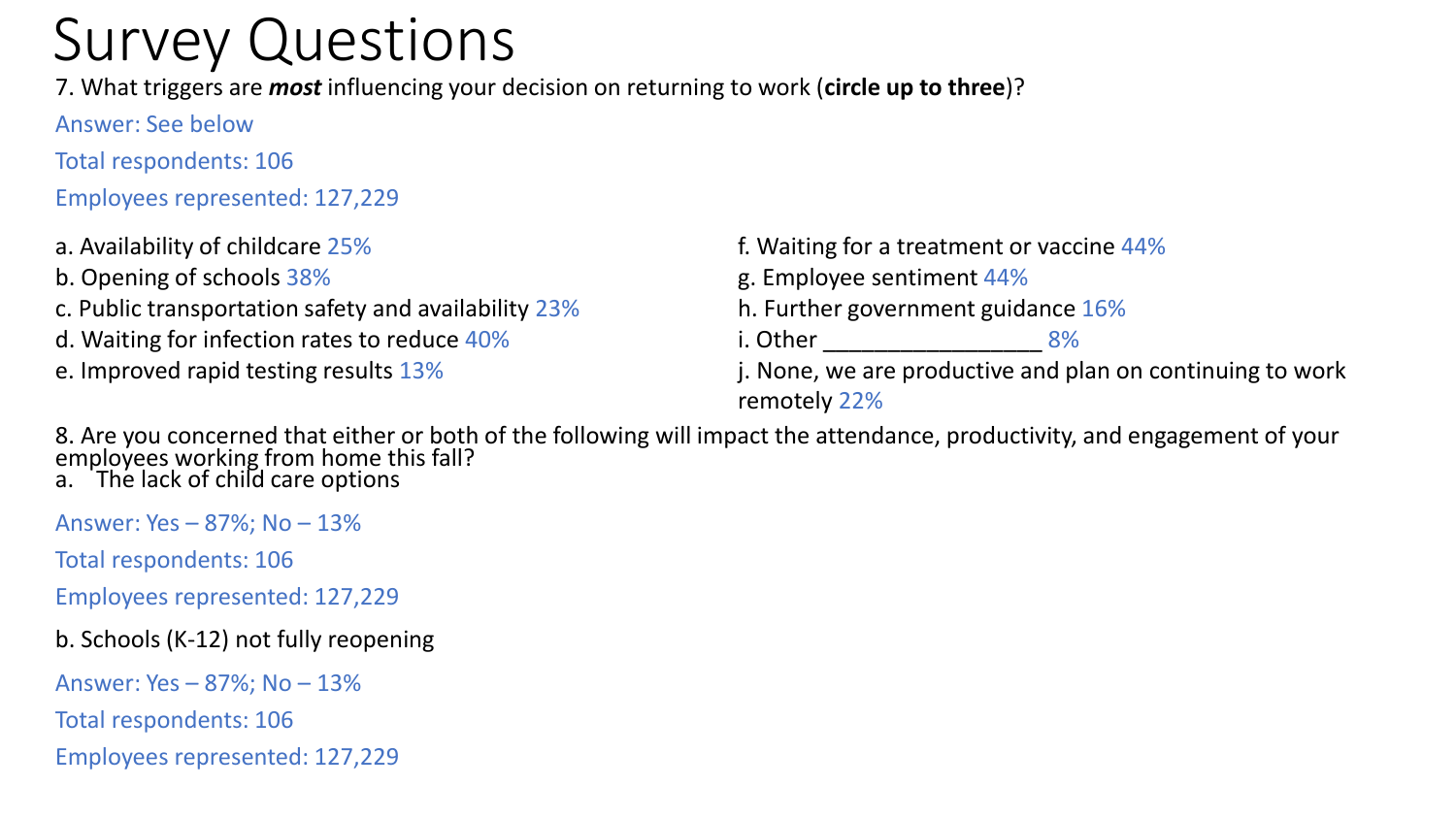9. Regarding testing (**circle one**):

Total respondents: 106

Employees represented: 127,229

a. We are not testing and have no interest in testing 30% b. We are not testing but would like to learn more about testing availability 56% c. We are testing and would like to learn more about additional testing options 7% d. We are testing and need no further information 7%

10. Are you considering?

a. Relocating some portion of your urban office footprint to a suburban market

Answer: Yes – 8%; No – 92%

Total respondents: 100

Employees represented: 121,301

b. Reducing your overall MA office space footprint

Answer: Yes – 54%; No – 46%

Total respondents: 105

Employees represented: 123,590

c. Moving/allowing for more work to be done remotely out-of-state

Answer: Yes – 60%; No – 40% Total respondents: 106 Employees represented: 127,229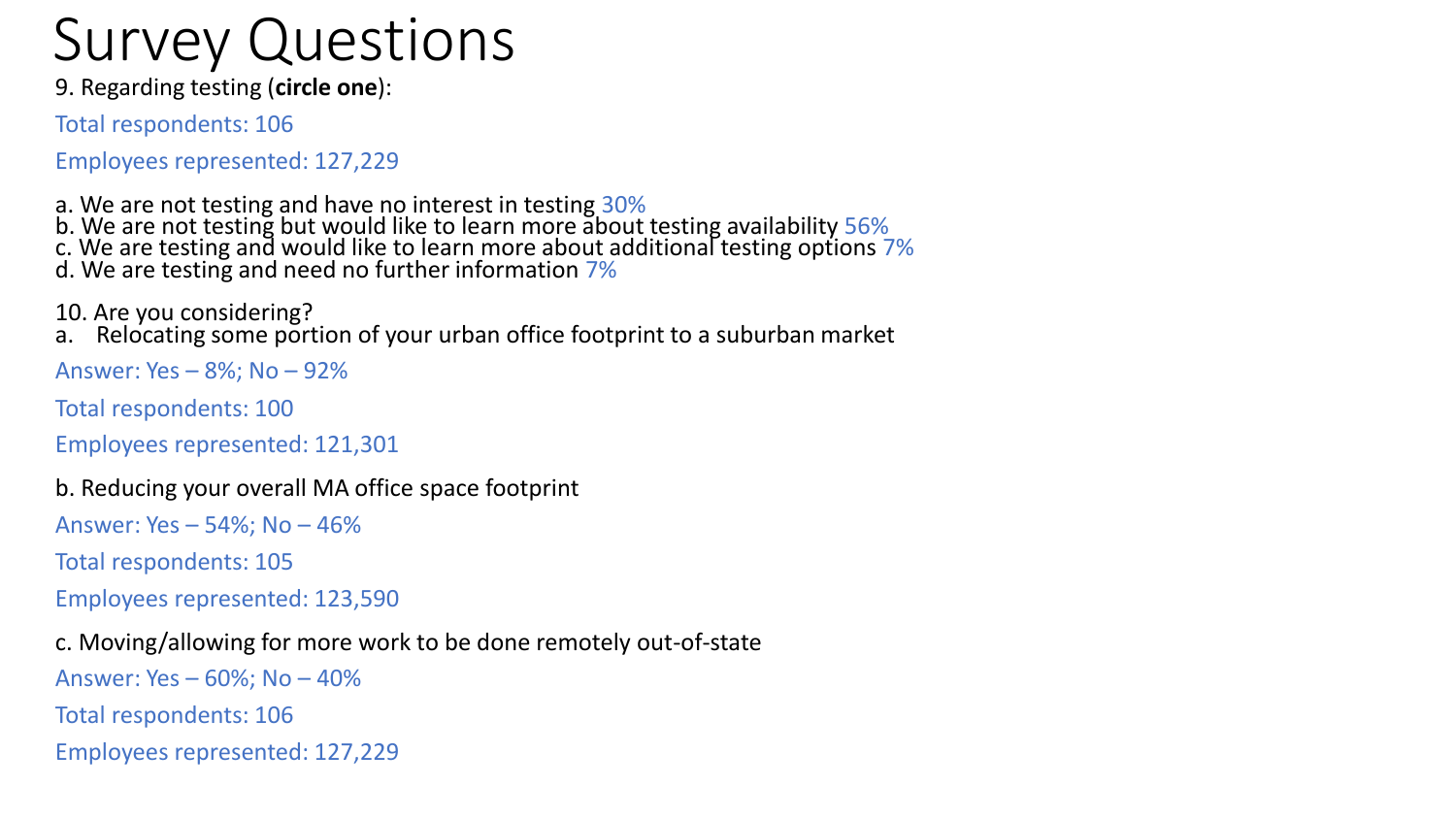11. Our company is best described as (**circle one**): Boston/Cambridge, Suburban, Outside of 495

Answer: Boston/Cambridge – 51%; Suburban – 44%; Outside 495 – 5%

Total respondents: 106

Employees represented: 127,229

Companies by Size

-----

Categorized by number of employees in Massachusetts

1-100 employees: 42 companies 1,423 employees 101-500 employees: 22 companies 6,300 employees 501-2000 employees: 23 companies 25,920 employees 2001-5000 employees: 13 companies 42,886 employees 5001+ employees: 6 companies 50,700 employees